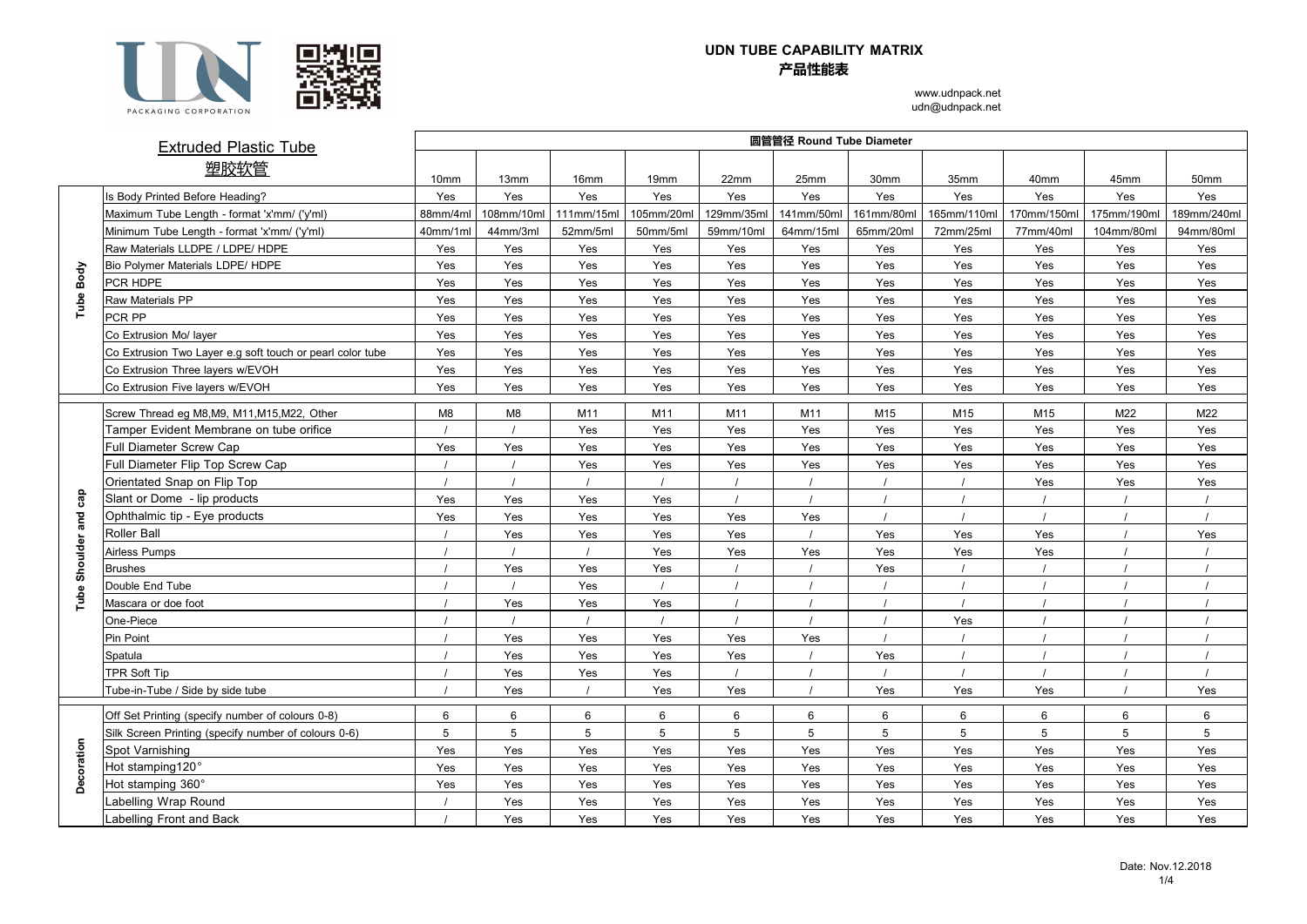

## **UDN TUBE CAPABILITY MATRIX 产品性能表**

www.udnpack.net udn@udnpack.net

|            | <b>Extruded Plastic Tube</b>                              | 扁管管径 Oval Tube Diameter |                |            |            |            |            |                 |                |             |             |  |  |
|------------|-----------------------------------------------------------|-------------------------|----------------|------------|------------|------------|------------|-----------------|----------------|-------------|-------------|--|--|
|            | 塑胶软管                                                      | 13mm Oval               | 16mm Oval      | 19mm Oval  | 22mm Oval  | 25mm Oval  | 30mm Oval  | 35mm Oval       | 40mm Oval      | 45mm Oval   | 50mm Oval   |  |  |
|            | <b>Body Printed Before Heading?</b>                       | Yes                     | Yes            | Yes        | Yes        | Yes        | Yes        | Yes             | Yes            | Yes         | Yes         |  |  |
|            | Maximum Tube Length - format 'x'mm/ ('y'ml)               | 120mm/10ml              | 111mm/15ml     | 118mm/40ml | 147mm/30ml | 170mm/60ml | 167mm/80ml | 160mm/120ml     | 190mm/160ml    | 190mm/200ml | 184mm/240ml |  |  |
|            | Minimum Tube Length - format 'x'mm/ ('y'ml)               | 77mm/5ml                | 52mm/5ml       | 59mm/10ml  | 67mm/10ml  | 70mm/10ml  | 70mm/20ml  | 71mm/30ml       | 70mm/40ml      | 70mm/50ml   | 95mm/70ml   |  |  |
|            | Raw Materials LLDPE / LDPE/ HDPE                          | Yes                     | Yes            | Yes        | Yes        | Yes        | Yes        | Yes             | Yes            | Yes         | Yes         |  |  |
| Body       | Bio Polymer Materials LDPE/ HDPE                          | Yes                     | Yes            | Yes        | Yes        | Yes        | Yes        | Yes             | Yes            | Yes         | Yes         |  |  |
|            | PCR HDPE                                                  | Yes                     | Yes            | Yes        | Yes        | Yes        | Yes        | Yes             | Yes            | Yes         | Yes         |  |  |
|            | Raw Materials PP                                          | Yes                     | Yes            | Yes        | Yes        | Yes        | Yes        | Yes             | Yes            | Yes         | Yes         |  |  |
| Tube       | PCR PP                                                    | Yes                     | Yes            | Yes        | Yes        | Yes        | Yes        | Yes             | Yes            | Yes         | Yes         |  |  |
|            |                                                           |                         |                |            |            |            |            |                 |                |             |             |  |  |
|            | Co Extrusion Mo/ layer                                    | Yes                     | Yes            | Yes        | Yes        | Yes        | Yes        | Yes             | Yes            | Yes         | Yes         |  |  |
|            | Co Extrusion Two Layer e.g soft touch or pearl color tube | Yes                     | Yes            | Yes        | Yes        | Yes        | Yes        | Yes             | Yes            | Yes         | Yes         |  |  |
|            | Co Extrusion Three layers w/EVOH                          | Yes                     | Yes            | Yes        | Yes        | Yes        | Yes        | Yes             | Yes            | Yes         | Yes         |  |  |
|            | Co Extrusion Five layers w/EVOH                           | Yes                     | Yes            | Yes        | Yes        | Yes        | Yes        | Yes             | Yes            | Yes         | Yes         |  |  |
|            | Screw Thread eg M8, M9, M11, M15, M22, Other              | Yes                     | Yes            |            | Yes        | Yes        | Yes        | Yes             | Yes            | Yes         | Yes         |  |  |
|            | Tamper Evident Membrane on tube orifice                   |                         |                |            |            |            | Yes        | Yes             | Yes            | Yes         | Yes         |  |  |
|            | Full Diameter Screw Cap                                   | Yes                     | Yes            |            | Yes        | Yes        | Yes        | Yes             | Yes            | Yes         |             |  |  |
|            | Full Diameter Flip Top Screw Cap                          |                         |                | Yes        |            |            | Yes        | Yes             | Yes            | Yes         | Yes         |  |  |
|            | Orientated Snap on Flip Top                               |                         | $\overline{1}$ |            |            |            |            |                 | $\overline{1}$ |             |             |  |  |
| Сãр        | Slant or Dome - lip products                              | $\overline{1}$          | Yes            |            |            |            |            |                 |                |             |             |  |  |
| and        | Ophthalmic tip - Eye products                             | Yes                     |                |            | Yes        | Yes        |            |                 |                |             |             |  |  |
|            | Roller Ball                                               |                         |                |            |            |            |            | $\overline{1}$  | $\overline{1}$ |             |             |  |  |
| Shoulder   | Airless Pumps                                             |                         |                |            |            |            |            |                 |                |             |             |  |  |
|            | Brushes                                                   |                         |                |            |            |            | Yes        | Yes             | Yes            |             |             |  |  |
|            | Double End Tube                                           |                         |                |            |            |            |            |                 |                |             |             |  |  |
| Tube       | Mascara or doe foot                                       |                         |                |            |            |            |            | $\overline{1}$  | $\prime$       | $\prime$    | $\sqrt{ }$  |  |  |
|            | One-Piece                                                 |                         | Yes            |            |            | Yes        |            | Yes             | Yes            | Yes         | Yes         |  |  |
|            | Pin Point                                                 |                         |                |            |            |            |            |                 |                |             |             |  |  |
|            | Spatula                                                   |                         |                |            |            |            | Yes        | Yes             | Yes            |             |             |  |  |
|            | TPR Soft Tip                                              |                         | Yes            |            |            |            |            | $\prime$        |                |             |             |  |  |
|            | Tube-in-Tube / Side by side tube                          | Yes                     | Yes            | Yes        |            |            | Yes        | Yes             | Yes            |             |             |  |  |
|            |                                                           |                         |                |            |            |            |            |                 |                |             |             |  |  |
|            | Off Set Printing (specify number of colours 0-8)          | 6                       | 6              | 6          | 6          | 6          | 6          | 6               | 6              | 6           | 6           |  |  |
|            | Silk Screen Printing (specify number of colours 0-6)      | 5                       | 5              | 5          | 5          | 5          | 5          | $5\phantom{.0}$ | 5              | 5           | 5           |  |  |
|            | Spot Varnishing                                           | Yes                     | Yes            | Yes        | Yes        | Yes        | Yes        | Yes             | Yes            | Yes         | Yes         |  |  |
| Decoration | Hot stamping120°                                          | Yes                     | Yes            | Yes        | Yes        | Yes        | Yes        | Yes             | Yes            | Yes         | Yes         |  |  |
|            | Hot stamping 360°                                         | Yes                     | Yes            | Yes        | Yes        | Yes        | Yes        | Yes             | Yes            | Yes         | Yes         |  |  |
|            | abelling Wrap Round.                                      | Yes                     | Yes            | Yes        | Yes        | Yes        | Yes        | Yes             | Yes            | Yes         | Yes         |  |  |
|            | abelling Front and Back                                   | Yes                     | Yes            | Yes        | Yes        | Yes        | Yes        | Yes             | Yes            | Yes         | Yes         |  |  |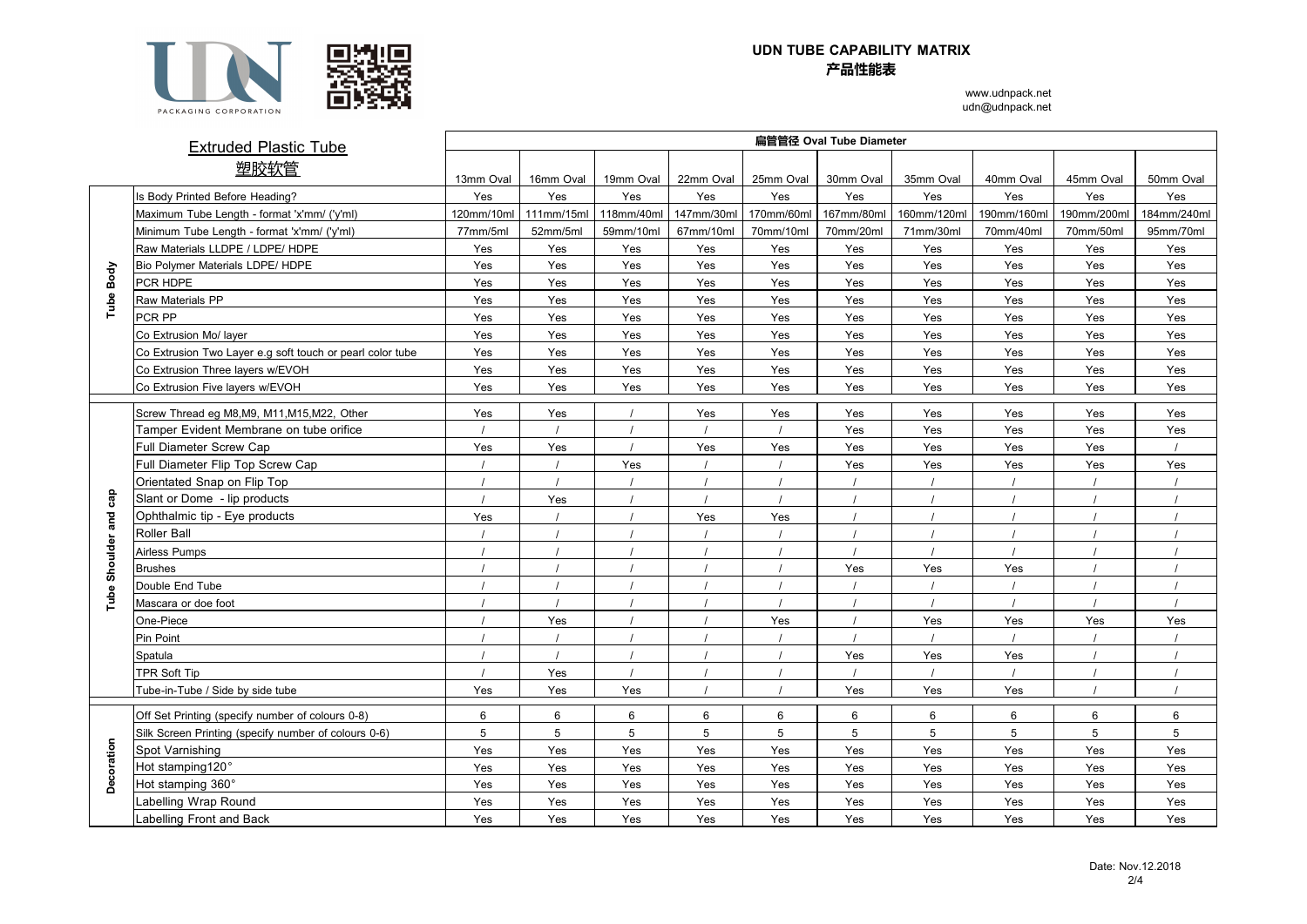| <b>Laminate Tube</b>                                          | 圆管管径 Round Tube Diameter |                |                  |                |                |                |                |                |                |                |  |
|---------------------------------------------------------------|--------------------------|----------------|------------------|----------------|----------------|----------------|----------------|----------------|----------------|----------------|--|
|                                                               |                          |                |                  |                |                |                |                |                |                |                |  |
| 积层管                                                           | 13mm                     | 16mm           | 19 <sub>mm</sub> | 22mm           | 25mm           | 30mm           | 35mm           | 40mm           | 50mm           | 60mm           |  |
| Maximum Tube Length - format 'x'mm/ ('y'ml)                   | 120mm/10ml               | 111mm/15ml     | 105mm/20ml       | 129mm/35ml     | 141mm/50ml     | 161mm/80ml     | 165mm/110ml    | 170mm/150m     | 189mm/240ml    | 190mm/300m     |  |
| Minimum Tube Length - format 'x'mm/ ('y'ml)                   | 77mm/5ml                 | 52mm/5ml       | 50mm/5ml         | 59mm/10ml      | 64mm/15ml      | 65mm/20ml      | 72mm/25ml      | 77mm/40ml      | 94mm/80ml      | 95mm/100ml     |  |
| ABL 420/9 Micron                                              |                          |                | Yes              | Yes            | Yes            | Yes            | Yes            | Yes            | Yes            | Yes            |  |
| ABL 400/12 Micron                                             |                          |                | Yes              | Yes            | Yes            | Yes            | Yes            | Yes            | Yes            | Yes            |  |
| ABL 390/9 Micron                                              |                          |                | Yes              | Yes            | Yes            | Yes            | Yes            | Yes            | Yes            | Yes            |  |
| ABL 360/12 Micron                                             |                          |                | Yes              | Yes            | Yes            | Yes            | Yes            | Yes            | Yes            | Yes            |  |
| ABL 350/12 Micron                                             |                          |                | Yes              | Yes            | Yes            | Yes            | Yes            | Yes            | Yes            | Yes            |  |
| ABL 320/9 Micron                                              |                          |                | Yes              | Yes            | Yes            | Yes            | Yes            | Yes            | Yes            | Yes            |  |
| ABL 310/12 Micron                                             |                          | Yes            | Yes              | Yes            | Yes            | Yes            | Yes            | Yes            | Yes            | Yes            |  |
| ABL 298/12 Micron                                             |                          | Yes            | Yes              | Yes            | Yes            | Yes            | Yes            | Yes            | Yes            | Yes            |  |
| ABL 275/20 Micron                                             | Yes                      | Yes            | Yes              | Yes            | Yes            | Yes            | Yes            | Yes            | Yes            | Yes            |  |
| ABL 275/12 Micron                                             | Yes                      | Yes            | Yes              | Yes            | Yes            | Yes            | Yes            | Yes            | Yes            | Yes            |  |
| ABL 252/12 Micron                                             | Yes                      | Yes            | Yes              | Yes            | Yes            | Yes            | Yes            | Yes            | Yes            | Yes            |  |
| Body<br>ABL 250/20 Micron<br>ABL 222/12 Micron                | Yes<br>Yes               | Yes<br>Yes     | Yes<br>Yes       | Yes<br>Yes     | Yes<br>Yes     | Yes<br>Yes     | Yes<br>Yes     | Yes<br>Yes     | Yes<br>Yes     | Yes            |  |
| ABL 220/12 Micron                                             | Yes                      | Yes            | Yes              | Yes            | Yes            | Yes            | Yes            | Yes            | Yes            |                |  |
| Tube<br>ABL 202/12 Micron                                     | Yes                      | Yes            | Yes              | Yes            | Yes            |                |                |                | $\prime$       | $\prime$       |  |
| ABL 175/12 Micron                                             | Yes                      | Yes            | Yes              | Yes            |                |                |                |                |                |                |  |
| PBL (high transparent) 292/12 Micron                          |                          | Yes            | Yes              | Yes            | Yes            | Yes            | Yes            | Yes            | Yes            | Yes            |  |
| PBL (w/ VMPET) 275/15Micron                                   | $\prime$                 | Yes            | Yes              | Yes            | Yes            | Yes            | Yes            | Yes            | Yes            | Yes            |  |
| PBL (w/ VMPET) 250Micron                                      | Yes                      | Yes            | Yes              | Yes            | Yes            | Yes            | Yes            | Yes            | Yes            | Yes            |  |
| PBL (w/ VMPET) 200/10 Micron                                  | Yes                      | Yes            | Yes              | Yes            | Yes            |                |                |                |                |                |  |
| PBL (w/ VMPET) 275/15Micron                                   | $\prime$                 | $\prime$       | Yes              | Yes            | Yes            | Yes            | Yes            | Yes            | Yes            | Yes            |  |
| PBL (high transparent) 370 Micron                             |                          |                | Yes              | Yes            | Yes            | Yes            | Yes            | Yes            | Yes            | Yes            |  |
| PBL (w/ VMPET) 425/15 Micron                                  |                          |                | Yes              | Yes            | Yes            | Yes            | Yes            | Yes            | Yes            | Yes            |  |
| PBL (white w/ EVOH) 400 Micron                                |                          |                | Yes              | Yes            | Yes            | Yes            | Yes            | Yes            | Yes            | Yes            |  |
| PBL (w/ VMPET) 400 Micron                                     |                          |                | Yes              | Yes            | Yes            | Yes            | Yes            | Yes            | Yes            | Yes            |  |
| PBL (w/ VMPET) 395/12 Micron                                  |                          |                | Yes              | Yes            | Yes            | Yes            | Yes            | Yes            | Yes            | Yes            |  |
| PBL (w/ VMPET) 350/15 Micron                                  |                          |                | Yes              | Yes            | Yes            | Yes            | Yes            | Yes            | Yes            | Yes            |  |
| PBL (w/ VMPET) 320/24Micron                                   |                          |                | Yes              | Yes            | Yes            | Yes            | Yes            | Yes            | Yes            | Yes            |  |
|                                                               |                          |                |                  |                |                |                |                |                |                |                |  |
| Screw Thread eg M9, M11, M15, M22, Other Please Specify       | M8                       | M11            | M11              | M11            | M11            | M15            | M15            | M15            | M22            | M22            |  |
| Tamper Evident Membrane over orifice                          |                          | Yes            | Yes              | Yes            | Yes            | Yes            | Yes            | Yes            | Yes            | Yes            |  |
| <b>Full Diameter Screw Caps</b>                               | Yes                      | Yes            | Yes              | Yes            | Yes            | Yes            | Yes            | Yes            | Yes            | Yes            |  |
| Full Diameter Flip Top Screw Cap                              |                          | Yes            | Yes              | Yes            | Yes            | Yes            | Yes            | Yes            | Yes            | Yes            |  |
| Orientated snap on flip tops                                  | $\prime$                 | $\prime$       | $\prime$         |                |                | $\prime$       | $\prime$       | Yes            | Yes            | Yes            |  |
| Slant or dome - lip products                                  | Yes                      | Yes            | Yes              |                |                |                |                |                |                |                |  |
| Ophthalmic tip - Eye products                                 | Yes                      | Yes            | Yes              | Yes            | Yes            |                |                |                | $\sqrt{ }$     | $\prime$       |  |
| Roller ball                                                   | Yes                      | Yes            | Yes              | Yes            |                | Yes            | Yes            | Yes            | Yes            |                |  |
| Airless pumps                                                 | $\prime$                 | $\prime$       | Yes              | $\prime$       | Yes            | Yes            | Yes            | Yes            | $\prime$       | $\prime$       |  |
| <b>Brushes</b>                                                | Yes                      | Yes            | Yes              |                |                | Yes            |                |                |                |                |  |
| Double End Tube                                               |                          | Yes            |                  |                |                |                | $\prime$       | $\prime$       | $\prime$       |                |  |
| Mascara or Doe foot                                           | Yes                      | Yes            | Yes              |                |                |                |                |                |                |                |  |
| One-piece                                                     | $\prime$                 | $\prime$       | $\prime$         |                |                |                | Yes            | $\prime$       | $\prime$       | $\prime$       |  |
| Pin Point                                                     | Yes                      | Yes            | Yes              | Yes            | Yes            |                |                |                |                |                |  |
| Spatula                                                       | Yes                      | Yes            | Yes              | Yes            |                | Yes            | $\prime$       |                | $\prime$       | $\prime$       |  |
| <b>TPR Soft tip</b>                                           | Yes                      | Yes            | Yes              |                |                |                | $\prime$       |                |                |                |  |
| Tube in tube/Side by Side tube                                | $\prime$                 | $\prime$       | Yes              | Yes            |                |                |                |                | Yes            | $\prime$       |  |
|                                                               |                          |                |                  |                |                |                |                |                |                |                |  |
| Silk Screen printing (please spicify number of colours 1-6)   | $\overline{2}$           | $\overline{2}$ | $\overline{2}$   | $\overline{2}$ | $\overline{2}$ | $\overline{2}$ | $\overline{2}$ | $\overline{2}$ | $\overline{2}$ | $\overline{2}$ |  |
| Flexo printing (please Specify number of colours 1-12)        | 8                        | 8              | 8                | 8              | 8              | 8              | 8              | 8              | 8              | 8              |  |
| Spot varnishing                                               | Yes                      | Yes            | Yes              | Yes            | Yes            | Yes            | Yes            | Yes            | Yes            | Yes            |  |
| Hot stamping up to 360°                                       | Yes                      | Yes            | Yes              | Yes            | Yes            | Yes            | Yes            | Yes            | Yes            | Yes            |  |
|                                                               |                          |                |                  |                |                |                |                |                |                |                |  |
| Cold foil stamping 360°                                       | Yes<br>Yes               | Yes            | Yes              | Yes            | Yes            | Yes            | Yes            | Yes            | Yes            | Yes            |  |
|                                                               |                          | Yes            | Yes              | Yes            | Yes            | Yes            | Yes            | Yes            | Yes            | Yes            |  |
| abelling Wrap Round                                           |                          |                |                  |                |                |                |                |                |                |                |  |
| abelling Front and Back                                       | Yes                      | Yes            | Yes              | Yes            | Yes            | Yes            | Yes            | Yes            | Yes            | Yes            |  |
| Decoration<br>igital Printing<br>Letterpress Printing (1-8 C) | Yes<br>Yes               | Yes<br>Yes     | Yes<br>Yes       | Yes<br>Yes     | Yes<br>Yes     | Yes<br>Yes     | Yes<br>Yes     | Yes<br>Yes     | Yes<br>Yes     | Yes<br>Yes     |  |

3/4